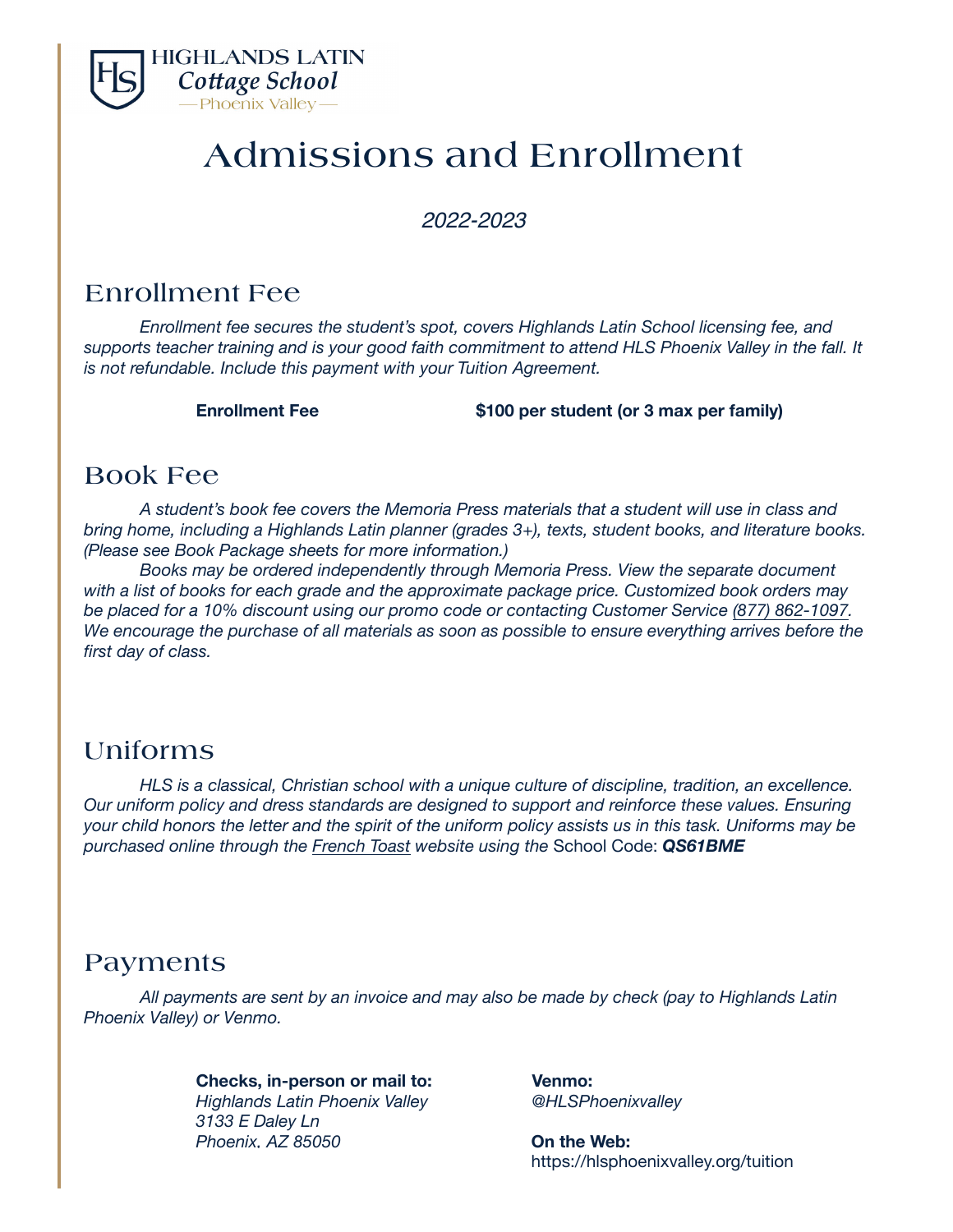

# Tuition & Fees Agreement

*Enrollment is for the full academic year and no portion of the tuition paid or outstanding will be refunded or canceled due to absence, academic performance, accident, transfer, sickness, withdrawal or dismissal from the school, unless by express written consent from the directors. That the school allows tuition and fees to be paid in installments does not create a fractional contract or in any way relieve the parents of the responsibility for the entire tuition.* 

### **Students**

#### New Students must submit an application at **<https://hlsphoenixvalley.org/tuition>**

Parents' names \_\_\_\_\_\_\_\_\_\_\_\_\_\_\_\_\_\_\_\_\_\_\_\_\_\_\_\_\_\_\_\_\_\_\_\_\_\_\_\_\_\_ Current Campus\_\_\_\_\_\_\_\_\_\_\_\_\_\_\_\_\_\_  $\frac{1}{2}$  ,  $\frac{1}{2}$  ,  $\frac{1}{2}$  ,  $\frac{1}{2}$  ,  $\frac{1}{2}$  ,  $\frac{1}{2}$  ,  $\frac{1}{2}$  ,  $\frac{1}{2}$  ,  $\frac{1}{2}$  ,  $\frac{1}{2}$  ,  $\frac{1}{2}$  ,  $\frac{1}{2}$  ,  $\frac{1}{2}$  ,  $\frac{1}{2}$  ,  $\frac{1}{2}$  ,  $\frac{1}{2}$  ,  $\frac{1}{2}$  ,  $\frac{1}{2}$  ,  $\frac{1$ New Students (include new sibling applicants) Birth Date **Rising Grade Level** 1. \_\_\_\_\_\_\_\_\_\_\_\_\_\_\_\_\_\_\_\_\_\_\_\_\_\_\_\_\_\_\_\_\_\_\_\_\_\_\_\_ \_\_\_\_\_\_\_\_\_\_\_\_\_\_ \_\_\_\_\_\_\_\_\_\_\_\_\_\_\_\_\_ 2. \_\_\_\_\_\_\_\_\_\_\_\_\_\_\_\_\_\_\_\_\_\_\_\_\_\_\_\_\_\_\_\_\_\_\_\_\_\_\_\_ \_\_\_\_\_\_\_\_\_\_\_\_\_\_ \_\_\_\_\_\_\_\_\_\_\_\_\_\_\_\_\_ 3. \_\_\_\_\_\_\_\_\_\_\_\_\_\_\_\_\_\_\_\_\_\_\_\_\_\_\_\_\_\_\_\_\_\_\_\_\_\_\_\_ \_\_\_\_\_\_\_\_\_\_\_\_\_\_ \_\_\_\_\_\_\_\_\_\_\_\_\_\_\_\_\_ 4. \_\_\_\_\_\_\_\_\_\_\_\_\_\_\_\_\_\_\_\_\_\_\_\_\_\_\_\_\_\_\_\_\_\_\_\_\_\_\_\_ \_\_\_\_\_\_\_\_\_\_\_\_\_\_ \_\_\_\_\_\_\_\_\_\_\_\_\_\_\_\_\_ 5. \_\_\_\_\_\_\_\_\_\_\_\_\_\_\_\_\_\_\_\_\_\_\_\_\_\_\_\_\_\_\_\_\_\_\_\_\_\_\_\_ \_\_\_\_\_\_\_\_\_\_\_\_\_\_ \_\_\_\_\_\_\_\_\_\_\_\_\_\_\_\_\_  $6.$ 7. \_\_\_\_\_\_\_\_\_\_\_\_\_\_\_\_\_\_\_\_\_\_\_\_\_\_\_\_\_\_\_\_\_\_\_\_\_\_\_\_ \_\_\_\_\_\_\_\_\_\_\_\_\_\_ \_\_\_\_\_\_\_\_\_\_\_\_\_\_\_\_\_ 8. \_\_\_\_\_\_\_\_\_\_\_\_\_\_\_\_\_\_\_\_\_\_\_\_\_\_\_\_\_\_\_\_\_\_\_\_\_\_\_\_ \_\_\_\_\_\_\_\_\_\_\_\_\_\_ \_\_\_\_\_\_\_\_\_\_\_\_\_\_\_\_\_ 9. \_\_\_\_\_\_\_\_\_\_\_\_\_\_\_\_\_\_\_\_\_\_\_\_\_\_\_\_\_\_\_\_\_\_\_\_\_\_\_\_ \_\_\_\_\_\_\_\_\_\_\_\_\_\_ \_\_\_\_\_\_\_\_\_\_\_\_\_\_\_\_\_ 10.  $\qquad \qquad \qquad \qquad$ 

#### **Returning Students**

| 2. |  |
|----|--|
| 3  |  |
|    |  |
| 5  |  |
|    |  |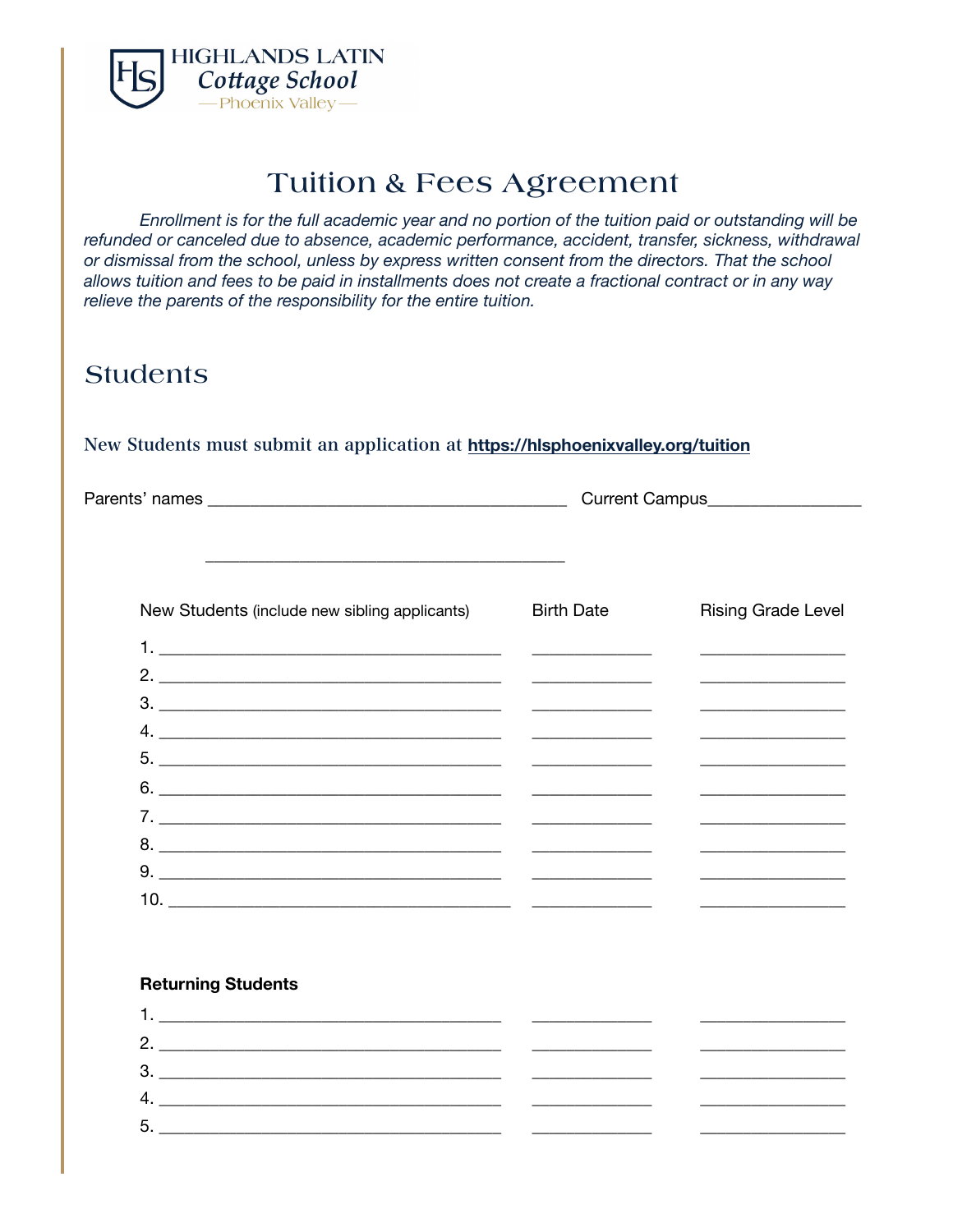

### Tuition Contract

*Tuition can be made in three payments; due August 1st, November 1st, and February 1st. Highlands Latin Phoenix offers sibling discounts for students in the same family.* 

| Tuition:         | <b>Sibling Discount:</b> |                                                                 |        |
|------------------|--------------------------|-----------------------------------------------------------------|--------|
| Jr. Kindergarten |                          | \$740 / Year (only for families with an older sibling enrolled) |        |
| Kindergarten     | \$1,785 / year           | 2nd Student                                                     | \$1785 |
| 1st-2nd Grade    | \$1,989 / year           | 3rd Student                                                     | \$1683 |
| 3rd-6th Grade    | \$1,989 / year           |                                                                 |        |
|                  |                          |                                                                 |        |

| <b>Payment Options (SELECT ONE)</b> | [ ] Payment in Full by August 1st                     |
|-------------------------------------|-------------------------------------------------------|
|                                     | [ ] Two Payments due August 1st and November 1st      |
|                                     | [ ] 3 Payments August 1st, November 1st, February 1st |

**Agreement:** If a student withdraws before August 1st, 50% of the tuition is due. After August 1st, full tuition is due. Books are non-refundable. A partial refund is granted if the student moves 50 miles further from school and provides a 60 day notice, or if the student experiences physical illness and us unable to attend school the remainder of the year. Late or returned payments incur a \$30 fee per month. HLS events and classes may be recorded for promotional and educational purposes.

#### **Please include a non-refundable payment of \$100 per student or \$300 for three or more students.**

| Signature | Print name | Date |
|-----------|------------|------|
| Signature | Print name | Date |